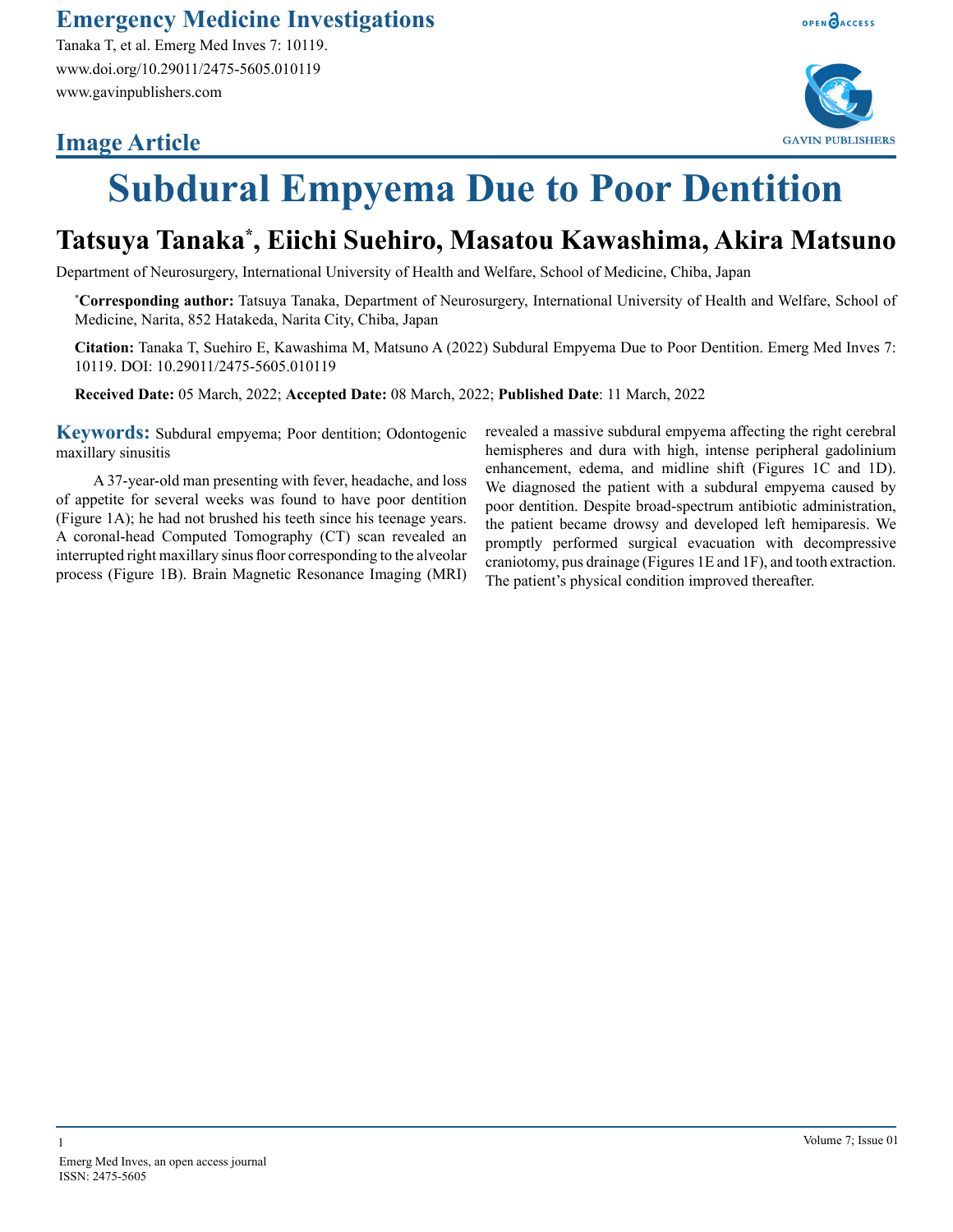**Citation:** Tanaka T, Suehiro E, Kawashima M, Matsuno A (2022) Subdural Empyema Due to Poor Dentition. Emerg Med Inves 7: 10119. DOI: 10.29011/2475-5605.010119



Figure 1: A. Poor dentition was identified using dental X-rays. B. Bone window coronal-head Computed Tomography (CT) scan reveals an interruption of the right maxillary sinus floor corresponding to the alveolar process. C. Diffusion-weighted Magnetic Resonance Imaging (MRI) reveals a massive subdural empyema affecting the right cerebral hemispheres and a midline shift. D. T1-weighted-withgadolinium MRI reveals the right cerebral hemispheres and dura with high, intense peripheral gadolinium enhancement. E. Intraoperative imaging shows the flow of pus from the subdural space. F. Postoperative three-dimensional CT shows the decompressive craniotomy and drainage tube.